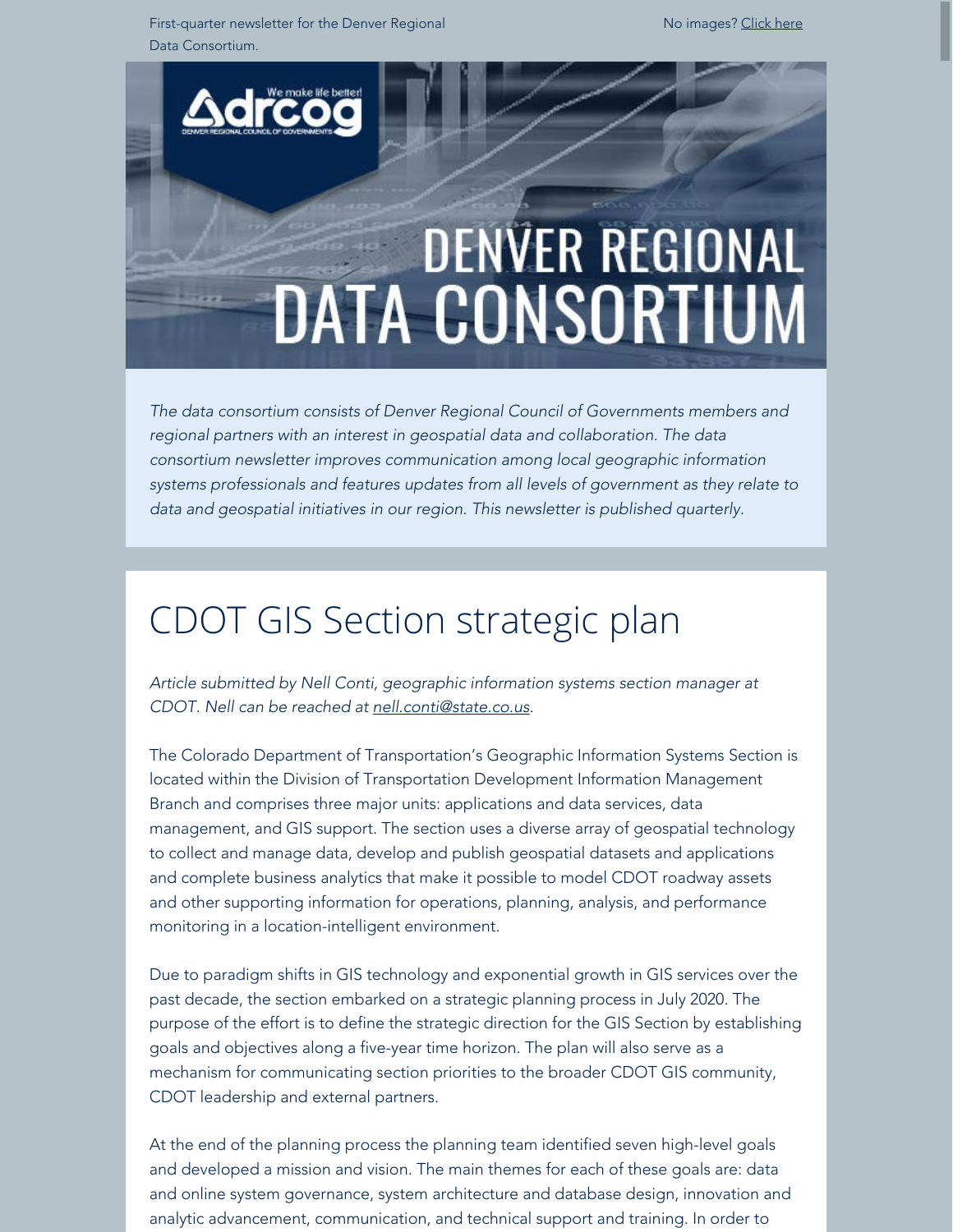achieve the high-level goals, detailed objectives were developed under each goal. The objectives form the framework for individual GIS unit work planning and staff performance goals over the next five years. Although the goals will remain static, the objectives will be reviewed, prioritized and refined annually.

The plan also highlighted the need to investigate how GIS is organized both within the section and across the organization, to explore developing a CDOTwide corporate geospatial strategy ([example from the City of Toronto](https://drcog.createsend1.com/t/d-l-cujdkjk-l-y/)) and to develop collaborative pathways for integration with existing CDOT data governance efforts.

For more information or to receive a copy of the plan please contact Nell Conti, CDOT GIS Section Manager at [nell.conti@state.co.us](mailto:nell.conti@state.co.us).

Mission: In collaboration with our customers we collect, manage, integrate and disseminate geospatial data as the foundation for all location-based operations and decision-making. We transform geospatial data into information through innovative visualization and analytics to help CDOT provide the best multimodal transportation system for Colorado.

Vision: We strive to integrate geospatial intelligence into all aspects of the organization to position CDOT as an innovative leader in location-aware transportation management.

### Introduction to the State of Colorado elevation and imagery data-sharing portal

*Article submitted by Tony Filipiak, manager of GIS coordination and development at the Governor's Office of Information Technology. Tony can be reached at [anthony.filipiak@state.co.us](mailto:anthony.filipiak@state.co.us).*

The GIS team at the State of Colorado Governor's Office of Information Technology is preparing to launch a new Elevation and Imagery Data Sharing Portal. The purpose of this portal is to streamline public access to a variety of geospatial data products that are made available by the State of Colorado. At launch, most of the data will consist of Digital Elevation Model and lidar data. Lidar is detailed elevation and ground cover data used in a variety of public and private industries. Going forward, more imagery and other geospatial data can be added to the catalog of available information.

Users will be able to search for data by county and year acquired and select data by seeing footprints on a map. Users who provide a valid email address will be able to download a compressed folder of the selected data. The new data portal will replace the current system that required interested parties to email the Office of Information Technology GIS team with a description of the needed area and type of data. Turnaround on the previous process could sometimes take several weeks and required significant employee effort. The new data portal data request process will be completely automated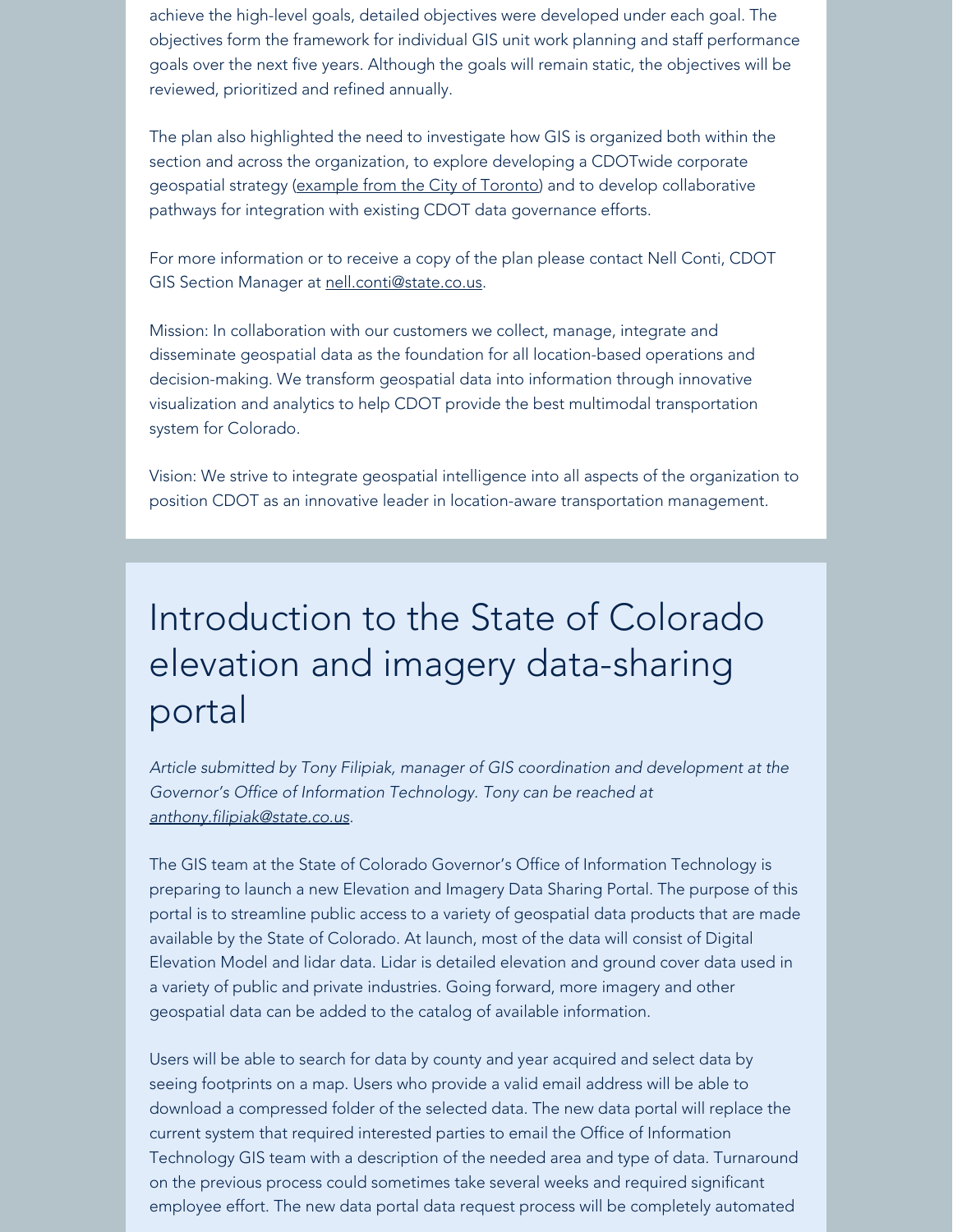to speed up the process, allow employees to attend to other priorities and make geospatial data more easily available to the public. Accessible, open data is a proven contributor to economic activity and community decision-making.

When available, the geospatial portal will be accessible at [https://gis.colorado.gov/lidar.](https://drcog.createsend1.com/t/d-l-cujdkjk-l-j/) The team is anticipates the new data tool will be ready for use in March.



Feel free to contact the team at oit gis@state.co.us with any questions.

# Download imagery tiles from the Regional Data Catalog

*Article submitted by Ashley Summers, GISP, PMP, information systems manager at DRCOG. Ashley can be reached at 303-480-6746 or [asummers@drcog.org](mailto:asummers@drcog.org).*

DRCOG has been facilitating an imagery project every two years since 2002, for which data becomes public domain as soon as it is superseded by newer imagery. Although historical imagery is available to the public at no charge, it has not been easily accessible. By making tiles downloadable for its Regional Data Catalog, DRCOG is improving the accessibility of historical data. Currently, 2012, 2014 and 2016 tiles are available for download. DRCOG staff expects to make older imagery (2002-2010) and 2018 imagery accessible by the end of the year.

To download imagery, navigate to the tile indices for [2012](https://drcog.createsend1.com/t/d-l-cujdkjk-l-t/), [2014](https://drcog.createsend1.com/t/d-l-cujdkjk-l-i/) or [2016](https://drcog.createsend1.com/t/d-l-cujdkjk-l-d/) Denver Regional Aerial Photography Program imagery in the Regional Data Catalog. Zoom to the tile you want to download and select it to open the pop-up. Use the links in the pop-up to download the files.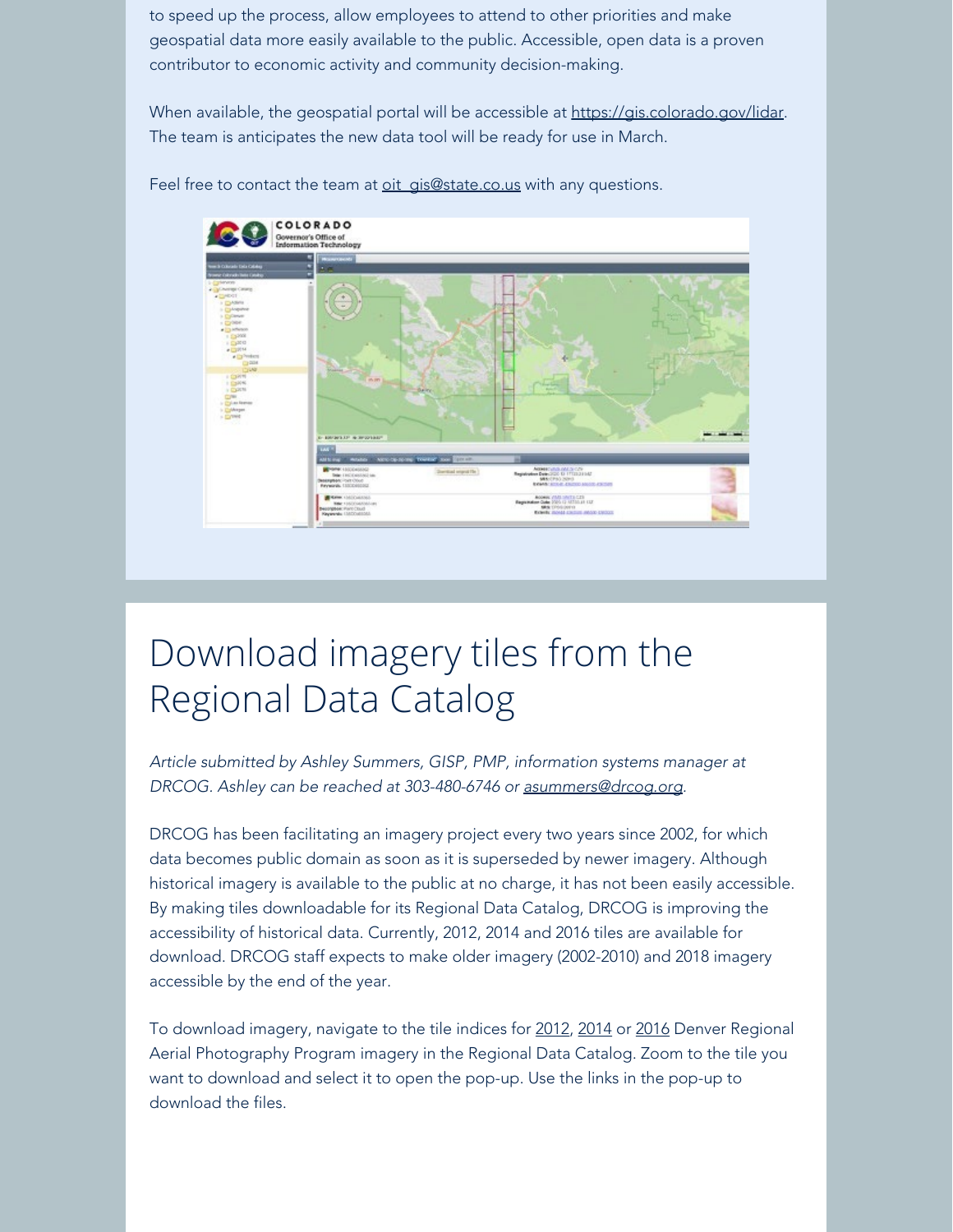

### DRCOG's internal Analysis Challenge

*Article submitted by Ashley Summers, GISP, PMP, information systems manager at DRCOG. Ashley can be reached at 303-480-6746 or [asummers@drcog.org](mailto:asummers@drcog.org).*

At DRCOG, GIS professionals develop dozens of regional datasets every year that support critical processes such as forecasting and performance measurement. These datasets are essential to understanding what the future of transportation and urban development could look like in the Denver region as well as what progress we are making toward regionally shared goals. Additionally, DRCOG procures foundational datasets like imagery, planimetric data, and lidar on behalf of local governments in the region.

We have access to an immense amount of valuable data at DRCOG, but it occurs to us that we are not realizing its full potential. We spend so much time acquiring and developing data, that we have little time for analysis beyond the relatively limited scope of our traditional models and measurements.

To unlock the insights that potentially lay buried in the datasets we already have, the DRCOG GIS team has initiated an internal Analysis Challenge. The goal is to carve out time for our data experts to investigate our datasets in new and creative ways in an effort to exercise their analytical skills and discover hidden value of our existing data assets. After our second attempt, we have learned some lessons to share with any of our peers who are interested in trying something similar.

- 1. Carve out time for your staff to participate in the challenge by blocking off an entire day or more during which the team is protected from distractions like meetings and other assignments. It may be necessary to let others at your organization know that the team will be unavailable during the challenge.
- 2. Ask all participants to work simultaneously on the challenge. They may be working independently on different analyses but just having the entire team focused on creativity at the same time can be supportive and motivating.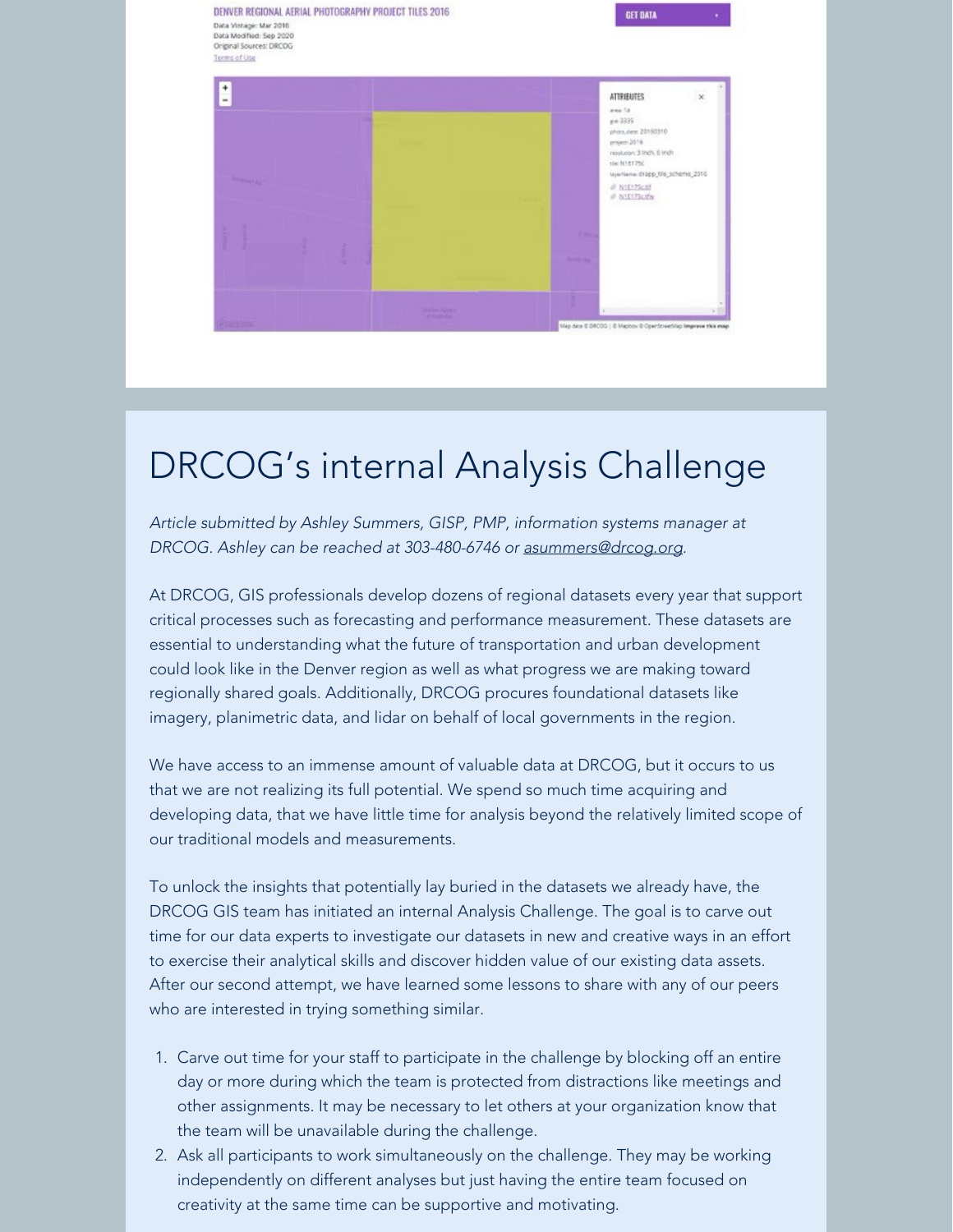- 3. Encourage the use of in-house datasets. The goal is to find new value in your existing data assets.
- 4. Encourage self-guided research. Often data professionals are busy pursuing answers to other peoples' questions. Allow this opportunity for them to pursue analysis that sparks their own curiosity.
- 5. Do a small pilot of the analysis first. It is a good use of time to test new methodologies on small areas to determine that the process is promising before applying it to a larger area that takes more time and computational resources.
- 6. Produce something tangible for show and tell. If possible, try to produce a visual for the team to review at the end of the challenge. These items may be the beginning of a new product or service that your team can offer!

In the future, we are considering inviting staff from other departments to join the challenge, setting up teams instead of just individual participants and offering prizes. Additionally, we plan to offer additional structure so that the Analysis Challenge is not so free-form. For example, a final product should include:

- A problem statement or question.
- A small pilot area for testing the methodology.
- **•** Brief documentation of the methodology.
- A description of the results.
- A visual depiction of the results maps, graphs or charts.
- **Suggestions for next steps.**

We are still learning how to best implement this idea at DRCOG but are hopeful that we are headed in the right direction. If you have questions or suggestions for us, please reach out!

### DRCOG's new data privacy policy

*Article submitted by Ashley Summers, information systems manager at DRCOG. Ashley can be reached at 303-480-6746 or [asummers@drcog.org](mailto:asummers@drcog.org).*

To make informed decisions, it is necessary for DRCOG to collect, store, analyze, visualize and report data — some of which may be of a sensitive nature. DRCOG balances the need for information with the needs of the public, vendors and partners to maintain the privacy of their personal or proprietary data.

For over a year, DRCOG staff have been developing a data privacy policy to guide the handling of protected data at DRCOG. In this recently adopted document, DRCOG outlines guiding principles, roles and responsibilities, and safeguards that it employs. While this document sets an intention, it is not a detailed procedural document. DRCOG staff are currently working on complementary documents that will guide internal implementation efforts.

#### [Read the policy.](https://drcog.createsend1.com/t/d-l-cujdkjk-l-h/)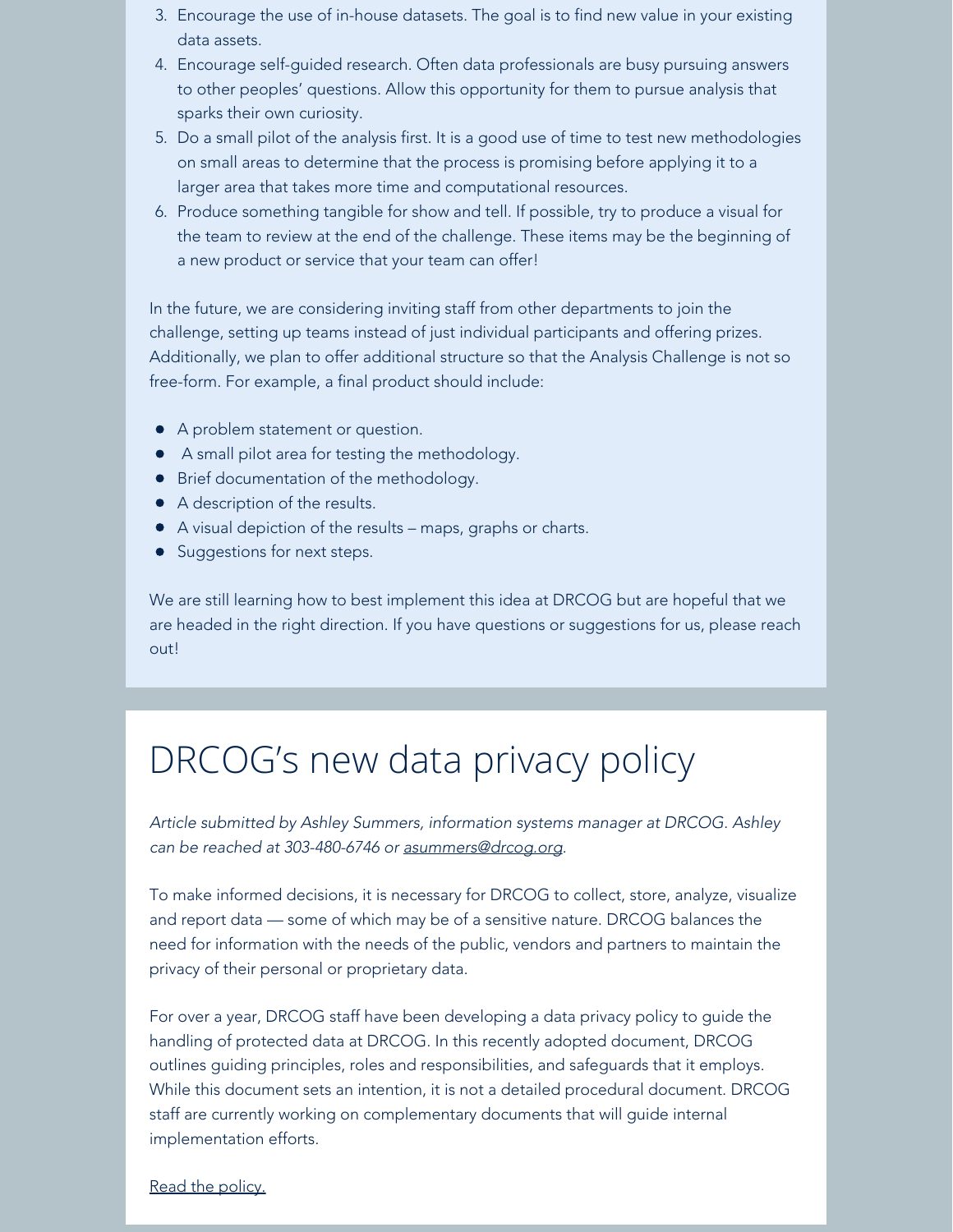### DRCOG data acquisition updates

*Article submitted by Ashley Summers, GISP, PMP, information systems manager at DRCOG. Ashley can be reached at 303-480-6746 or [asummers@drcog.org](mailto:asummers@drcog.org).*

#### Denver Regional Aerial Photography Project 2020

DRCOG collected 6,000 square miles of high-resolution imagery in the spring and summer of 2020 on behalf of 48 partners. All flights are now complete, the imagery has been processed, and we are in the last stages of data acceptance testing (a partner-led effort to confirm quality). Delivery begins soon and goes through mid-March.

If you are not a project partner and would like to be, reach out to me at [asummers@drcog.org](mailto:asummers@drcog.org). Read more about our [imagery projects](https://drcog.createsend1.com/t/d-l-cujdkjk-l-k/) on our [website](https://drcog.createsend1.com/t/d-l-cujdkjk-l-u/).

### Regional Lidar Project 2020

DRCOG received [a grant from the U.S. Geological Survey](https://drcog.createsend1.com/t/d-l-cujdkjk-l-o/) in December 2019 to collect quality level 2 lidar in 5,000 square miles of the region and derive contours in most of the metro area. Flights to the collect the data are complete and quality control is expected to start in March. Many thanks to our 32 local and state partners that committed funding to the project!

For more information, visit our [website](https://drcog.createsend1.com/t/d-l-cujdkjk-l-b/).

Do you have an interesting use case for lidar data? Tell us about it by emailing me at [asummers@drcog.org](mailto:asummers@drcog.org).

#### Planimetric Data Project 2020

DRCOG will begin the next planimetric data project in February.

We will be collecting building roofprints, edge of pavement, parking, sidewalks and ramps, trails, driveways, and impervious surface throughout the metro area. [Check out the](https://drcog.createsend1.com/t/d-l-cujdkjk-l-n/) [map](https://drcog.createsend1.com/t/d-l-cujdkjk-l-n/).

If you are not a project partner and would like to be, reach out to me at asummers@drcog.org. Read more about our [planimetric data projects](https://drcog.createsend1.com/t/d-l-cujdkjk-l-p/) on our [website](https://drcog.createsend1.com/t/d-l-cujdkjk-l-m/) and [download datasets](https://drcog.createsend1.com/t/d-l-cujdkjk-l-c/) from past projects.

#### Denver Regional Aerial Photography Project 2022

DRCOG recently released a RFP for imagery and related products/services.

To respond, vendors must register on the BidNet Direct site at [http://www.bidnetdirect.com](https://drcog.createsend1.com/t/d-l-cujdkjk-l-q/). It can take 24 hours to receive a registration password which grants access to view the RFP. If you have questions, please submit them through the website or email [bids@drcog.org](mailto:bids@drcog.org).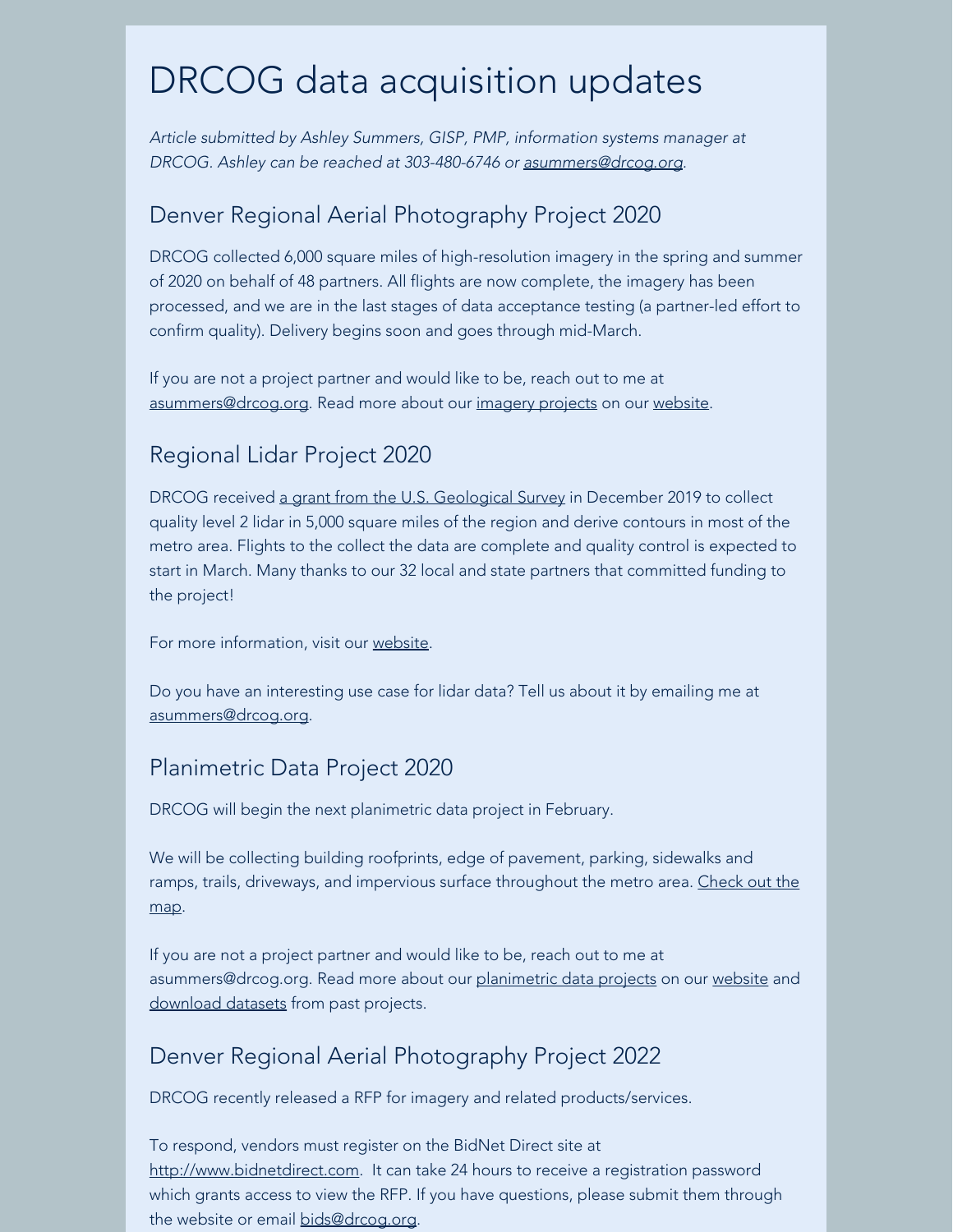Important dates to note:

- January 20th at 10:00am DRCOG will hold a virtual pre-bid meeting to provide more detail on this RFP and to take your questions live. The meeting will be recorded and posted for future reference.
	- [https://global.gotomeeting.com/join/205701173](https://drcog.createsend1.com/t/d-l-cujdkjk-l-a/)
	- Call-in: +1 (872) 240-3412
	- Access Code: 205-701-173
- **January 29th at 4:00pm last call for questions emailed to [bids@drcog.org](mailto:bids@drcog.org).**
- February 19th at 12:00pm submittals are due

## Things you might have missed

- View all [OpenStreetMap Colorado Meetups.](https://drcog.createsend1.com/t/d-l-cujdkjk-l-z/)
- View all [GIS Colorado events](https://drcog.createsend1.com/t/d-l-cujdkjk-l-v/).
- Check out the [Go Code Business Solutions Challenge](https://drcog.createsend1.com/t/d-l-cujdkjk-l-e/)

### Engage with us

- This quarterly newsletter reaches more than 300 people, has a higher-than-average open rate, and is written by professionals like you. It is the perfect place to show off your projects, highlight your great work and contribute ideas to the GIS community in the Denver region. Newsletter release dates are the 15th of January, April, July, and October (or the next business day afterward). Please contact Ashley Summers at 303- 480-6746 or [asummers@drcog.org](mailto:asummers@drcog.org) to contribute.
- Did you miss a newsletter or a meeting? [Visit our website](https://drcog.createsend1.com/t/d-l-cujdkjk-l-s/) for past newsletter issues and Data Consortium meeting materials.





Denver Regional Council of Governments 1001 17th St., Suite 700, Denver, CO 80202

f [Share](https://drcog.createsend1.com/t/d-fb-cujdkjk-l-yu/) **T** [Tweet](https://drcog.createsend1.com/t/d-tw-cujdkjk-l-jl/) in [Share](https://drcog.createsend1.com/t/d-li-cujdkjk-l-jr/) **X** [Forward](https://drcog.forwardtomyfriend.com/d-l-2AD73FFF-cujdkjk-l-jy)